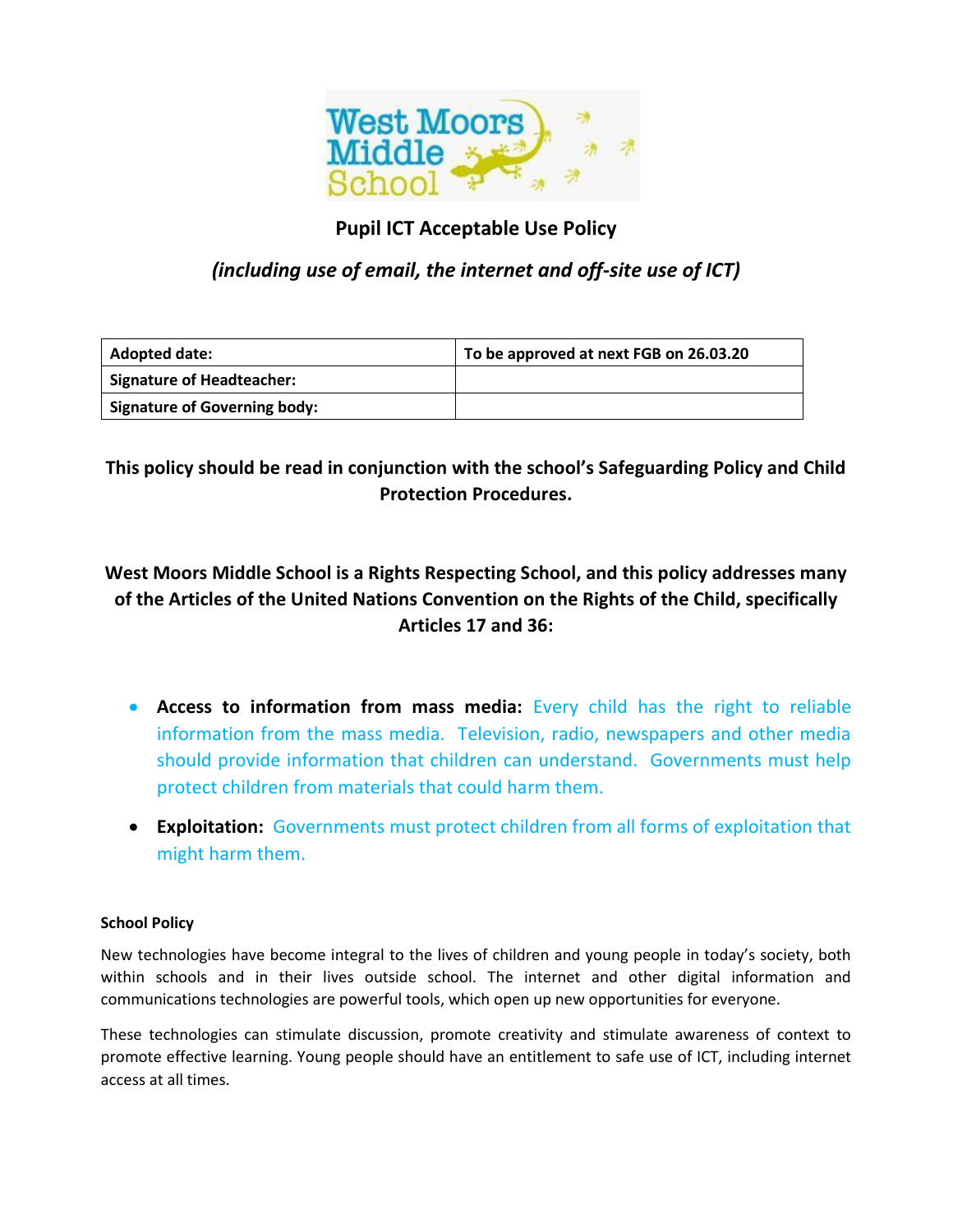# **This Acceptable Use Policy is intended to ensure:**

- that all young people will be responsible users and stay safe while using computers, the internet and other communications technologies for educational, personal and recreational use.
- that school ICT systems and users are protected from accidental or deliberate misuse that could put the security of the systems and users at risk.

The school will ensure that pupils will have good access to ICT to enhance their learning and will, in return, expect the pupils to agree to be responsible users.

### **Acceptable Use Policy Agreement**

I understand that I must use school ICT systems in a responsible way, to ensure that there is no risk to my safety or to the safety and security of the ICT systems and other users.

#### **For my own personal safety:**

- I understand that the school will monitor my use of the ICT systems, email and other digital communications.
- I will treat my username and password like my toothbrush I will not share it, nor will I try to use any other person's username and password.

#### **I will be aware of "stranger danger", when I am communicating on-line. This means:**

- I will not disclose or share personal information about myself or others when on-line.
- If I arrange to meet people off-line that I have communicated with on-line, I will do so in a public place and take an adult with me.
- I will immediately report any unpleasant or inappropriate material or messages or anything that makes me feel uncomfortable when I see it on-line.

#### **I understand that everyone has equal rights to use information technology as a resource and:**

- I understand that the school ICT systems are intended for educational use and that I will not use the systems for personal or recreational use unless I have permission to do so.
- I will not try (unless I have permission) to make large downloads or uploads that might take up internet capacity and prevent other users from being able to carry out their work.
- I will not use the school ICT systems for file sharing, or video broadcasting (eg YouTube), unless I have permission of a member of staff to do so.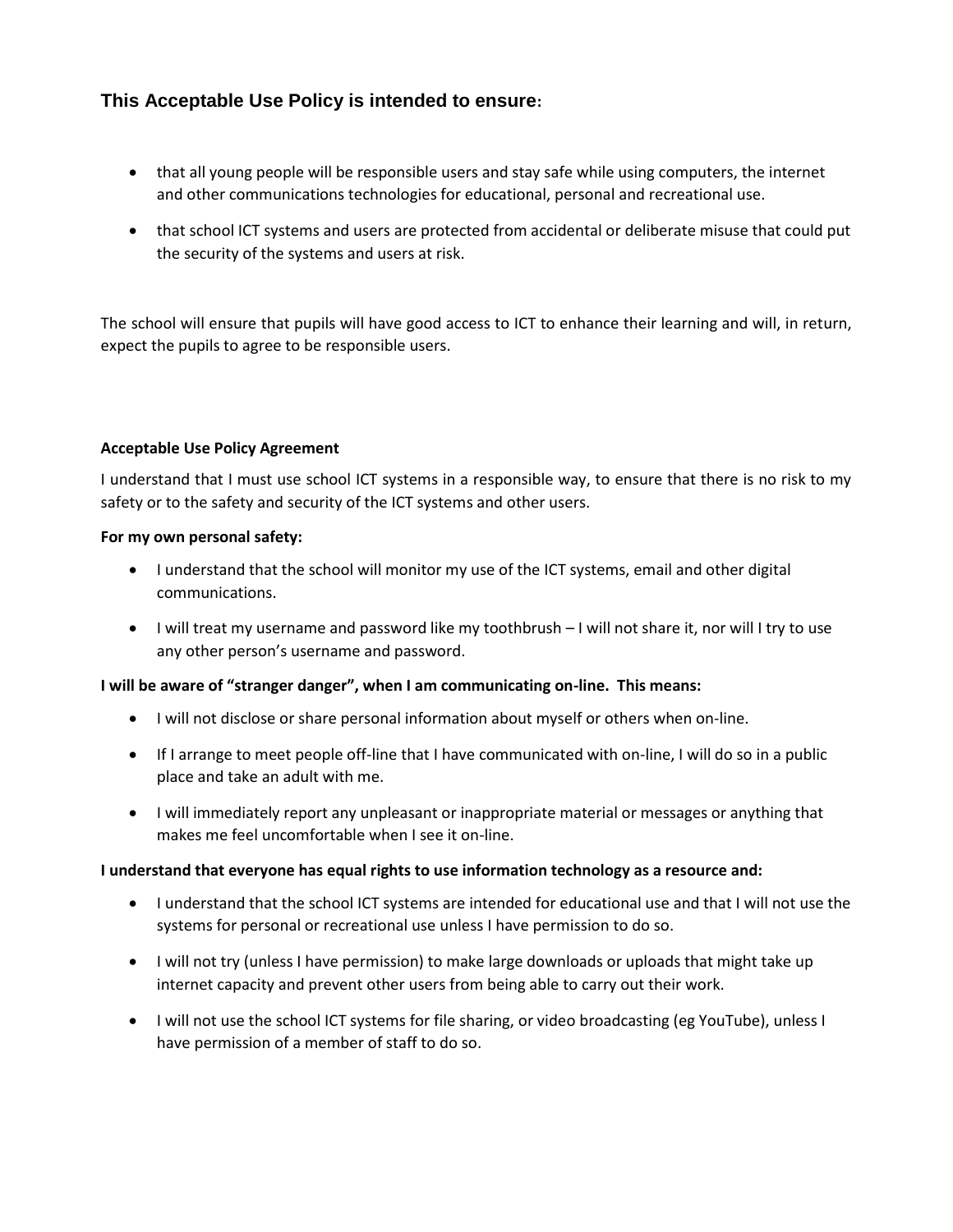#### **I will act as I expect others to act toward me:**

- I will respect others' work and property and will not access, copy, remove or otherwise alter any other user's files, without the owner's knowledge and permission.
- I will be polite and responsible when I communicate with others. I will not use strong, aggressive or inappropriate language and I appreciate that others may have different opinions.
- I will not post inappropriate, untrue or harmful/hurtful information about this school or members of the school community (staff, pupils, governors etc) on the internet, including social networking sites. This includes in my own time and using equipment not owned by the school.
- I will not take or distribute images of anyone without their permission.
- I understand the risks and will not try to upload, download or access any materials which are illegal or inappropriate or may cause harm or distress to others, nor will I try to use any programmes or software that might allow me to bypass the filtering / security systems in place to prevent access to such materials.
- I will immediately report any damage or faults involving equipment or software, however this may have happened.
- I will not open any attachments to emails, unless I know and trust the person / organisation who sent the email, due to the risk of the attachment containing viruses or other harmful programmes.
- I will not install or attempt to install programmes of any type on a machine, or store programmes on a computer, nor will I try to alter computer settings.

## **When using the internet for research or recreation, I recognise that:**

- I should ensure that I have permission to use the original work of others in my own work.
- Where work is protected by copyright, I will not download copies (including music and videos).
- When I am using the internet to find information, I should take care to check that the information that I access is accurate, as I understand that the work of others may not be truthful and may be a deliberate attempt to mislead me.

## **I understand that I am responsible for my actions, both in and out of school:**

- I understand that the school also has the right to take action against me if I am involved in incidents of inappropriate behaviour that are covered in this agreement, even when I am out of school, if they involve my membership of the school community (examples would be cyber bullying, use of images or personal information).
- I understand that if I fail to comply with this Acceptable Use Policy Agreement, I will be subject to disciplinary action. This may include a range of sanctions agreed by the school eg loss of access to the school network / internet, detentions, suspensions, contact with parents and in the event of illegal activities or cyber bullying involvement of the police. This will still apply even after I have left the school.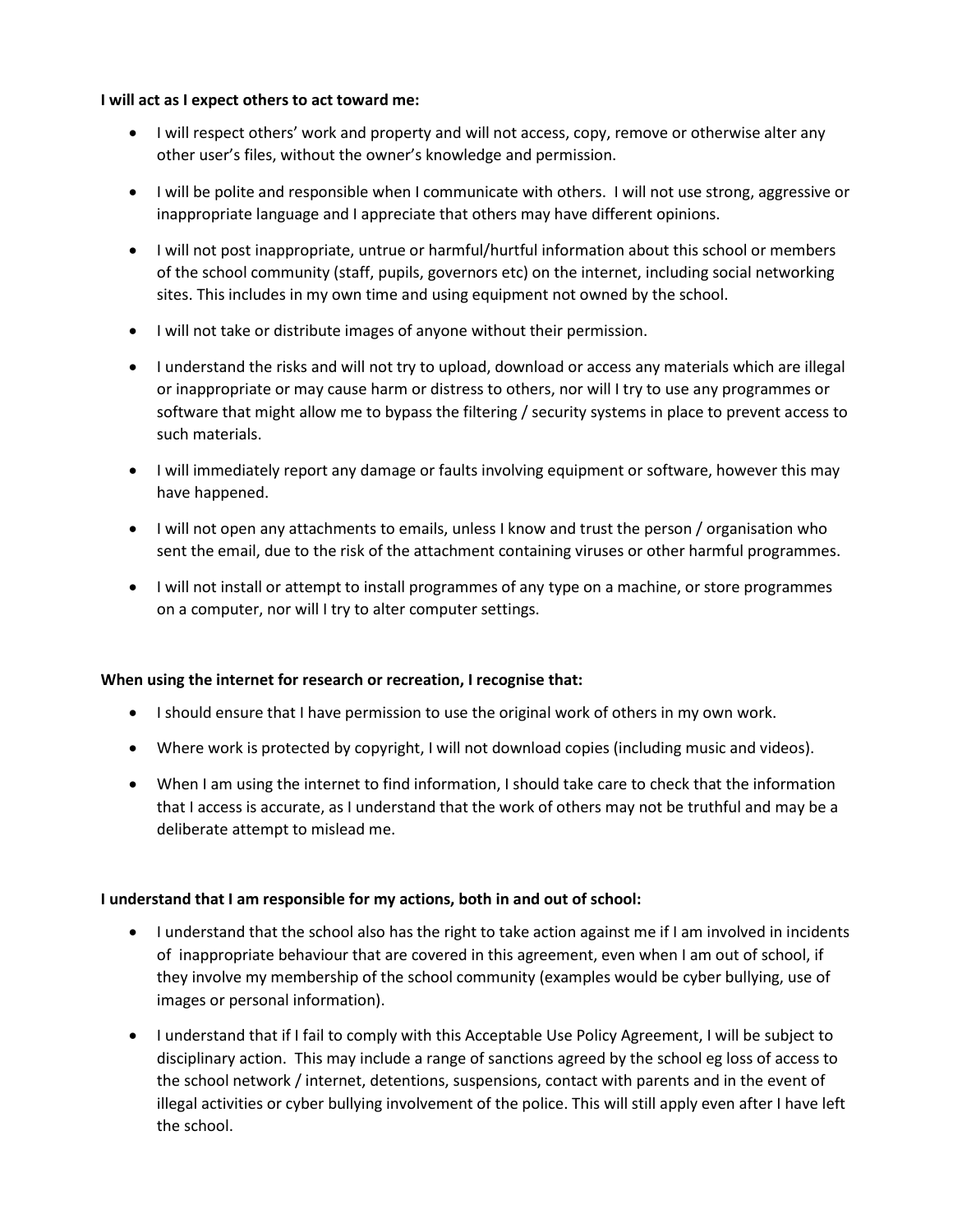- I will not use my personal hand held / external devices (mobile phones / USB devices etc) in school unless I have specific permission to do so. I understand that, if I do use my own devices in school, I will follow the rules set out in this agreement, in the same way as if I was using school equipment.
- I understand that the school will not hold responsibility for my own personal hand held / external devices even if I am using them for school work. Therefore I have the choice not to use my own personal hand held / external devices for school work.

*Please complete the sections attached to show that you have read, understood and agree to the rules included in the Acceptable Use Agreement. If you do not sign and return this agreement, access will not be granted to school ICT systems.*